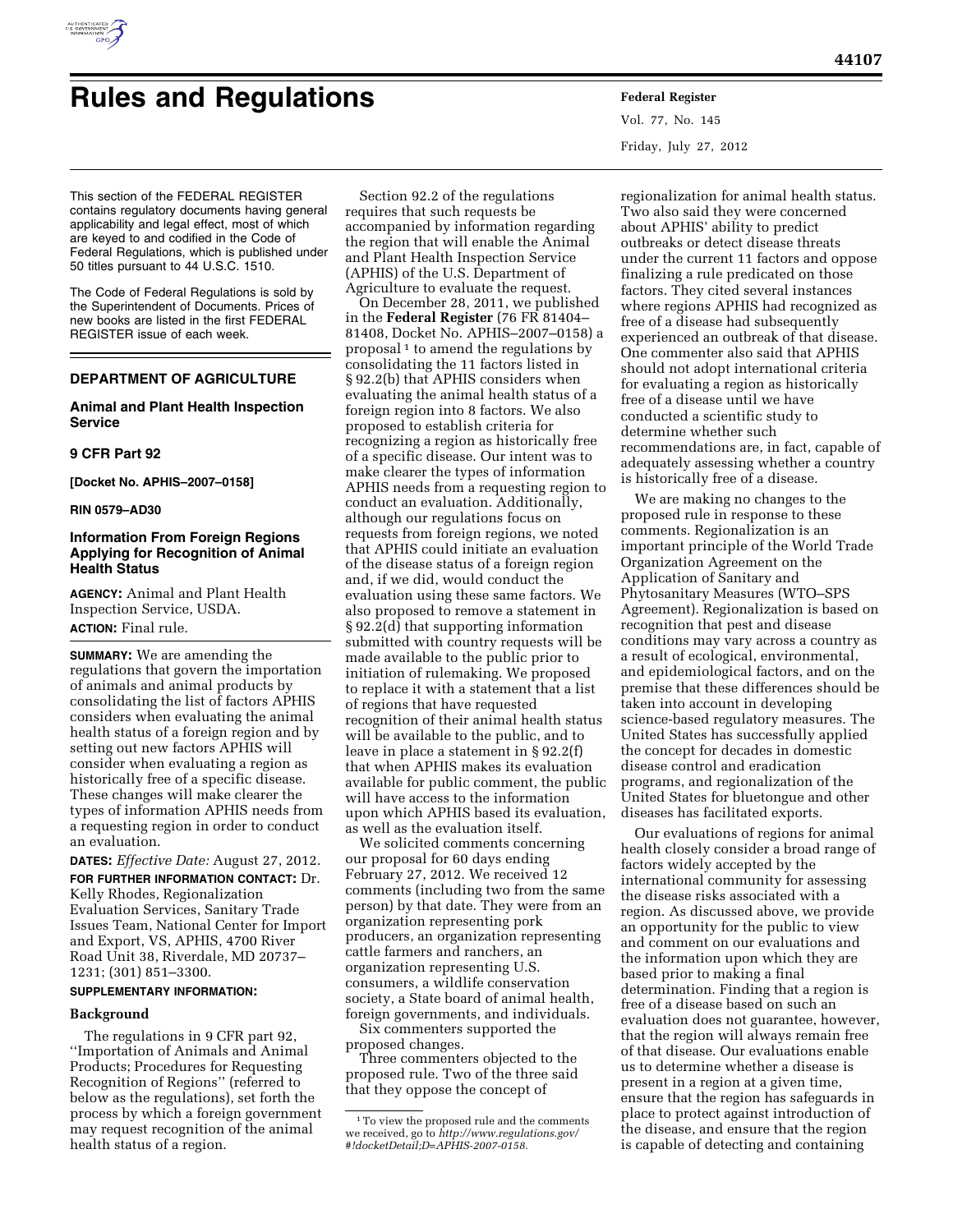the disease should it be introduced despite these measures.

Two commenters did not speak for or against the specific changes, but raised other issues, as follows.

One expressed concern that the reason for the changes was to expedite the evaluations for animal health status. The commenter stated that this should not be done at the expense of preventing foreign animal disease introductions into the United States.

We agree and point out that we are not changing the way we conduct evaluations. Our goal is to expedite the process of a region supplying us with the necessary information to conduct an evaluation.

One commenter expressed concern that APHIS emphasizes geographic, or zonal, freedom from disease over other approaches to trade in animal products that effectively mitigate disease risks. He mentioned compartmentalization and commodity-based trade as two alternatives. As examples of the latter, he cited the international standards for trade in fresh beef from regions that vaccinate for foot-and-mouth disease and the international standards for trade in milk and deboned beef from regions where the risk of bovine spongiform encephalopathy is neither negligible nor controlled. He stated that eradication of livestock diseases may not always be realistic or feasible, especially in places like Africa, where the means for achieving zone freedom (fences, for example) can conflict with wildlife preservation efforts (e.g., ensuring wildlife have space and freedom to roam).

We are making no changes to the proposed rule in response to this comment. While this rulemaking addresses factors we consider when assessing the disease status of a geographic area, APHIS' regulations also include commodity-based requirements that allow for the importation of a variety of products from regions not considered free of diseases of concern. These requirements are contained largely in 9 CFR part 94. Inquiries regarding these requirements or requests for approval of new requirements may be directed to the National Center for Import and Export: Telephone (301) 851–3300 or email

*[AskNCIE.Products@aphis.usda.gov.](mailto:AskNCIE.Products@aphis.usda.gov)*  Additionally, several of the commenters addressed specific provisions of the proposal.

One commenter objected to the proposal to allow APHIS to initiate an evaluation of a foreign country's disease status in the absence of a request from that foreign country, stating that multinational meat packers might lobby

APHIS to conduct such evaluations in order to source meat and livestock.

We are making no changes to the proposed rule in response to this comment. If there is a U.S. market for meat or livestock from a foreign region but APHIS has not yet evaluated its disease risk, the foreign government of that region will likely request an evaluation because of the value those exports would have for the foreign region. In any case, as stated in the proposed rule, APHIS anticipates that most evaluations will be done at the request of a foreign country. There may be instances, however, when it will be beneficial for APHIS to initiate an evaluation, and we reserve the right to do so. Even in such cases, we could not conduct the evaluation without the cooperation of the foreign government, which would need to supply information and allow access for any necessary site visits. As with any evaluation, there would be opportunity for the public to review and comment on the evaluation and proposed disease status.

One commenter objected to our proposal to remove the statement in § 92.2(d) that supporting information submitted with country requests will be made available to the public prior to initiation of rulemaking. The commenter stated withholding such information will severely limit APHIS' transparency. Another commenter expressed concern that this change would reduce the amount of time that supporting information regarding a country's disease status is available to the public.

We are making no change in response to these comments. The intent of this statement was to assure the public that they will have access to, and opportunity to comment on, the information upon which APHIS bases its evaluation, as well as the evaluation itself. As discussed in the proposed rule, this has been our practice, and it will continue to be our practice. Moreover, there will be no change in when we make the supporting information available. We will continue to make both the supporting information and the evaluation available when we announce our intention to recognize the animal health status of a region and open the public comment period. We were concerned that the statement we proposed to remove suggested that the supporting information might be made available sooner, perhaps at the time of the initial submission of the request, when the information may be incomplete or inadequate. Additionally, this is not the only information APHIS relies upon to make its determination.

In addition to information provided by the requesting country, we also gather information from literature, reports, and site visits and consider all of this in preparing our evaluation. We believe that the public should consider all of the information together, and that it could be confusing or misleading to release it in stages.

One commenter requested that, when we make available to the public a list of regions that have requested recognition of their animal health status, we include an indication of the animal species and diseases under evaluation with respect to each region. Another commenter recommended that we encourage foreign jurisdictions to specify the type of animal or product they wish to export and that we also make that information available to the public when we have it.

We agree with the suggestions. Paragraph § 92.2(d) in this final rule provides that APHIS will list on its Web site each region that has requested APHIS recognition of its animal health status, the disease(s) under evaluation, and, if the information is available, the animal(s) or product(s) the region wishes to export.

One commenter said that while the proposed changes would facilitate the work of foreign governments in submitting information, he remains concerned about the length of time it can take to complete assessments. The commenter referenced provisions in Annex C of the WTO–SPS Agreement that recommend that Members publish the standard processing period for evaluation requests or communicate the anticipated processing period to the applicant upon request.

We are making no changes to the proposed rule in response to this comment. Because the time required for each evaluation varies, estimates must be made on a case-by-case basis, which APHIS will communicate with the applicant upon request, consistent with Annex C.

One commenter asked what we mean by the wording ''safely granted'' in proposed § 92.2(e), which says: ''If, after review and evaluation of the information submitted in accordance with paragraph (b) or (c) of this section, APHIS believes the request can be safely granted, APHIS will indicate its intent and make its evaluation available for public comment through a document published in the **Federal Register**.''

We mean that APHIS has determined that imports from the region would present a low risk of introducing a particular disease into the United States and may be safely imported.

A few commenters also made suggestions or raised issues not directly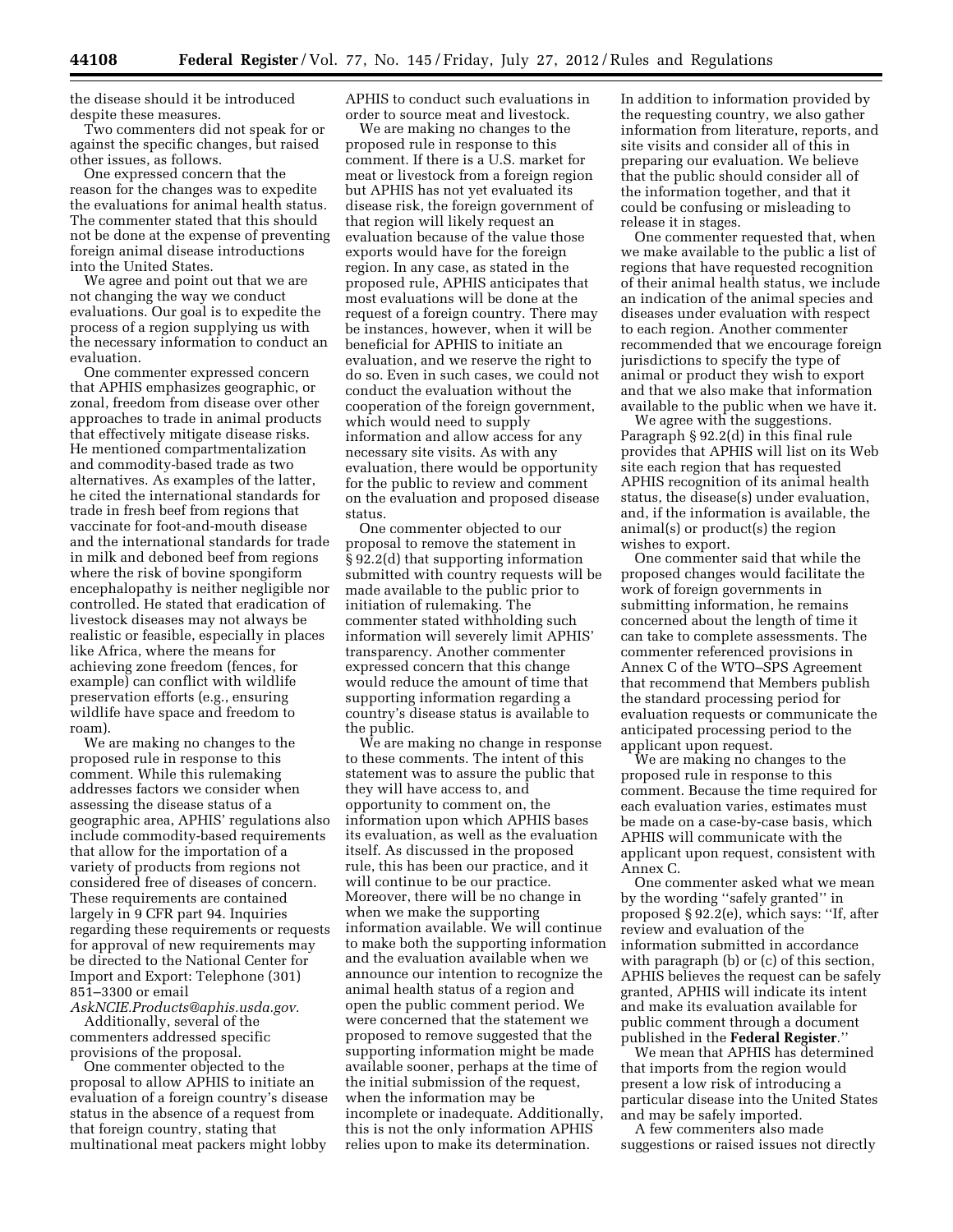related to the changes we proposed, including expanding APHIS' oversight of other animals, including rodents; data sharing among regulatory agencies; conducting post-mortem examinations of a representative sample of imported livestock to rule out ''potential disease''; and the agreement between the European Commission and the United States on sanitary measures. Because these matters are outside the scope of this rulemaking, we are not addressing them here.

Therefore, for the reasons given in the proposed rule and in this document, we are adopting the proposed rule as a final rule, with the change discussed above.

## **Executive Order 12866 and Regulatory Flexibility Act**

This final rule has been determined to be not significant for the purposes of Executive Order 12866 and, therefore, has not been reviewed by the Office of Management and Budget.

In accordance with the Regulatory Flexibility Act, we have analyzed the potential economic effects of this action on small entities. The analysis is summarized below. Copies of the full analysis are available on the Regulations.gov Web site (see footnote 1 in this document for a link to Regulations.gov) or by contacting the person listed under **FOR FURTHER INFORMATION CONTACT**.

The economic analysis identifies importers and producers of animals and animal products as the small entities most likely to be affected by this action and considers the reduction in time between receipt of a request by APHIS and initiation of an evaluation.

Based on the information presented in the analysis, we expect that decreasing the amount of time and APHIS resources required to conduct such an evaluation would not have a significant economic effect on the entities affected.

Under these circumstances, the Administrator of the Animal and Plant Health Inspection Service has determined that this action will not have a significant economic impact on a substantial number of small entities.

# **Executive Order 12988**

This final rule has been reviewed under Executive Order 12988, Civil Justice Reform. This rule: (1) Preempts all State and local laws and regulations that are inconsistent with this rule; (2) has no retroactive effect; and (3) does not require administrative proceedings before parties may file suit in court challenging this rule.

# **Paperwork Reduction Act**

This final rule contains no new information collection or recordkeeping requirements under the Paperwork Reduction Act of 1995 (44 U.S.C. 3501 *et seq.*).

#### **List of Subjects in 9 CFR Part 92**

Animal diseases, Imports, Livestock, Poultry and poultry products, Region, Reporting and recordkeeping requirements.

Accordingly, we are amending 9 CFR part 92 as follows:

# **PART 92—IMPORTATION OF ANIMALS AND ANIMAL PRODUCTS; PROCEDURES FOR REQUESTING RECOGNITION OF REGIONS**

■ 1. The authority citation for part 92 continues to read as follows:

**Authority:** 7 U.S.C. 1622 and 8301–8317; 21 U.S.C. 136 and 136a; 31 U.S.C. 9701; 7 CFR 2.22, 2.80, and 371.4.

 $\blacksquare$  2. In § 92.2, paragraphs (a) through (f) are revised to read as follows:

#### **§ 92.2 Application for recognition of the animal health status of a region.**

(a) The representative of the national government(s) of any country or countries who has the authority to make such a request may request that APHIS recognize the animal health status of a region.1 Such requests must be made in English and must be sent to the Administrator, c/o National Center for Import and Export, VS, APHIS, 4700 River Road Unit 38, Riverdale, MD 20737–1231. (Where possible, include a copy of the request and accompanying information in electronic format.)

(b) Requests for recognition of the animal health status of a region, other than requests submitted in accordance with paragraph (c) of this section, must include, in English, the following information about the region. More detailed information regarding the specific types of information that will enable APHIS to most expeditiously conduct an evaluation of the request is available at *[http://www.aphis.usda.gov/](http://www.aphis.usda.gov/import_export/animals/reg_request.shtml) import*\_*[export/animals/](http://www.aphis.usda.gov/import_export/animals/reg_request.shtml) reg*\_*[request.shtml](http://www.aphis.usda.gov/import_export/animals/reg_request.shtml)* or by contacting the Director, Sanitary Trade Issues Team, National Center for Import and Export, VS, APHIS, 4700 River Road Unit 38, Riverdale, MD 20737.

(1) Scope of the evaluation being requested.

(2) Veterinary control and oversight.

(3) Disease history and vaccination practices.

(4) Livestock demographics and traceability.

(5) Epidemiological separation from potential sources of infection.

(6) Surveillance.

(7) Diagnostic laboratory capabilities. (8) Emergency preparedness and

response.

(c) Requests for recognition that a region is historically free of a disease based on the amount of time that has elapsed since the disease last occurred in a region, if it has ever occurred, must include, in English, the following information about the region. More detailed information regarding the specific types of information that will enable APHIS to most expeditiously conduct an evaluation of the request is available at *[http://www.aphis.usda.gov/](http://www.aphis.usda.gov/import_export/animals/reg_request.shtml) import*\_*[export/animals/](http://www.aphis.usda.gov/import_export/animals/reg_request.shtml) reg*\_*[request.shtml](http://www.aphis.usda.gov/import_export/animals/reg_request.shtml)* or by contacting the Director, Sanitary Trade Issues Team, National Center for Import and Export, VS, APHIS, 4700 River Road Unit 38, Riverdale, MD 20737. For a region to be considered historically free of a disease, the disease must not have been reported in domestic livestock for at least the past 25 years and must not have been reported in wildlife for at least the past 10 years.

(1) Scope of the evaluation being requested.

- (2) Veterinary control and oversight.
- (3) Disease history and vaccination practices
	- (4) Disease notification.
	- (5) Disease detection.

(6) Barriers to disease introduction. (d) A list of those regions that have requested APHIS' recognition of their animal health status, the disease(s) under evaluation, and, if available, the animal(s) or product(s) the region wishes to export, is available at *[http://](http://www.aphis.usda.gov/import_export/animals/reg_request.shtml) [www.aphis.usda.gov/import](http://www.aphis.usda.gov/import_export/animals/reg_request.shtml)*\_*export/ animals/reg*\_*[request.shtml.](http://www.aphis.usda.gov/import_export/animals/reg_request.shtml)* 

(e) If, after review and evaluation of the information submitted in accordance with paragraph (b) or (c) of this section, APHIS believes the request can be safely granted, APHIS will indicate its intent and make its evaluation available for public comment through a document published in the **Federal Register.** 

(f) APHIS will provide a period of time during which the public may comment on its evaluation. During the comment period, the public will have access to the information upon which APHIS based its evaluation, as well as the evaluation itself. Once APHIS has reviewed all comments received, it will make a final determination regarding

<sup>1</sup>Additionally, APHIS may choose to initiate an evaluation of the animal health status of a foreign region on its own initiative. In such cases, APHIS will follow the same evaluation and notification procedures set forth in this section.